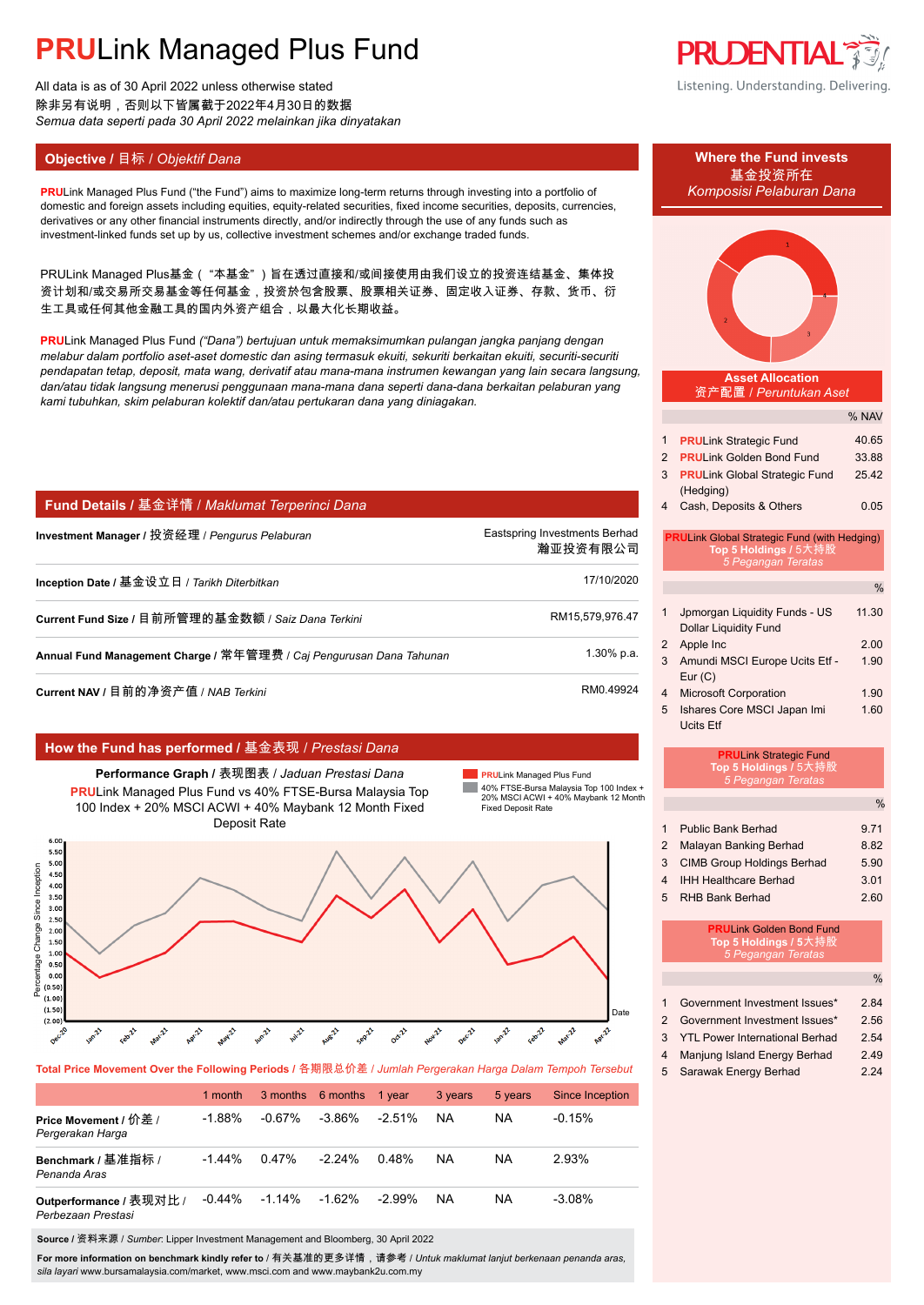All data is as of 30 April 2022 unless otherwise stated 除非另有说明,否则以下皆属截于2022年4月30日的数据 *Semua data seperti pada 30 April 2022 melainkan jika dinyatakan*

### **Monthly Update /** 每月简报 / *Peningkatan Bulanan*

#### **Market Review /** 市场回顾 */ Tinjauan Bulanan*

#### **Global Equities/** 全球股市 */ Ekuiti Global*

Global equity markets declined sharply in April, as rising inflation and the prospect of more aggressive interest rate hikes, combined with uncertainty around global growth amid the ongoing Russia-Ukraine conflict and strict COVID-19 lockdowns in China, weighed on sentiment. Asia declined, with the prospect of an expansion of lockdowns in China and the ongoing impact on economic activity of the lockdown in Shanghai, as well as the strengthening US Dollar, a drag. Europe remained weak in the absence of any progress towards a resolution to the war in Ukraine. US equities were amongst the worst performing, with the S& P 500 down around -8.7% for the month as growth stocks underperformed amid rising US Treasury yields and expectations for a more hawkish Federal Reserve .

The US market returned -9.1% in April as inflationary pressures and geopolitical tensions intensified . However, business confidence in the US manufacturing sector remained positive due to the easing of supply chain concerns coupled with the uptick in hiring.

European equities returned -6.2% in USD terms in April. The Eurozone manufacturing PMI slumped to a 15-month low of 55.5 in April as the Russia-Ukraine crisis and China's COVID-19 lockdowns exacerbated supply chain bottlenecks. On the other hand, the UK factory activity slightly picked up with its manufacturing PMI rising from March's 13-month low of 55.2 to 55.8 in April. Despite that, manufacturers were still wary about the market outlook due to rising inflation concerns.

Asia Pacific ex Japan markets returned -5.4% in USD terms in April. Chinese equities came under pressure over the month, with China, Hong Kong and Taiwan returning -4.1%, -5.1% and -9.8% in USD terms respectively. China's zero-COVID-19 policy and stringent lockdowns took a toll on the respective economies and supply chains, especially evident in Taiwan. Meanwhile, Hong Kong eased its strict pandemic restrictions in late April , with expectations of its economic growth to rebound from 1Q22 negative growth.

ASEAN markets were among the outperformers in April, outperforming Emerging Markets Asia, with gains led by Indonesia. Indonesian equities was the only country that delivered positive returns in April. It is also deemed by market as biggest beneficiary of rising commodity prices with additional tailwind from reopening in the ASEAN markets. The country announced a blanket ban on exports of Crude Palm Oil (CPO) for an indefinite period of time until domestic edible oil prices ease, a move that was unexpected market. Separately, Malaysia's March's widening trade surplus of USD6.4bn was stronger than expected.

In other markets, Australia returned -5.9% and Japanese equities returned -8.8% on a USD basis during April.

全球股市于4 月份挫跌,归咎于通胀升温和升息前景更加激进,加上俄乌冲突持续上演以及中国实施严格的抗疫措施引发环绕全球增长的不确定性打压市场情绪。亚 洲走低,主要受中国扩大封锁的前景以及上海封锁对经济活动带来的持续影响,还有美元走强拖累。在乌克兰战争停火协议缺乏任何进展的情况下,欧洲市场持续疲 弱。美国股市是最大输家,其中标准普尔 500 指数月内滑落-8.7%,因为成长型股票在美国国债收益率走高和美联储未来更鹰派的预期下表现逊色。

由于通胀压力和地缘政治紧张局势恶化,美国市场 4 月回报率为 -9.1%。然而,美国制造业商业信心仍然乐观,归功于供应链担忧缓解以及招聘增加。

欧洲股市 4 月份以美元计下跌-6.2%。俄乌危机和中国的新冠疫情封锁加剧了供应链瓶颈,拖累欧元区 4 月份制造业采购经理人指数挫低至 55.5 的 15 个月低点。另 一方面,英国工厂 活动略有回升,其制造业采购经理人指数从 3 月份的13 个月低点55.2回升至 4 月份的 55.8。尽管如此,由于通胀担忧加剧,制造商仍对市场前景 持谨慎态度。

亚太除日本市场4月份以美元计下跌-5.4%。中国股市于月内承压;中国大陆、香港和台湾以美元计的回报率分别为-4.1%、-5.1%和-9.8%。中国的零新冠病毒政策和 严格的封锁措施对各自经济和供应链造成影响,其中在台湾尤为显著。与此同时,香港于4 月下旬放松了抗疫的严格限制,预计经济增长将从2022 年首季的负值复 苏。

由印尼股市领涨,东盟市场4 月份表现突出,超越新兴市场亚洲。印尼被视为大宗商品价格上涨的最大受益者,加上东盟市场重新开放带来额外的利好,使它成为交 出正面股票回酬的唯一东盟国家。此外,该国月内出乎意料地宣布无限期全面禁止原棕油出口,直至国内食用油价格回落。另一方面,马来西亚 3 月份贸易顺差扩大 至 64 亿美元,强于预期。

#### 在其他市场,澳洲于4月份以美元计下跌-5.9%,日本也滑落-8.8%。

*Pasaran ekuiti global merosot dengan ketara pada bulan April apabila inflasi meningkat, prospek kenaikan kadar faedah yang agresif berserta ketakpastian seputar pertumbuhan global di tengah-tengah konflik Rusia-Ukraine yang berterusan dan sekatan pergerakan yang cukup ketat di China menghimpit sentimen. Prestasi Asia menurun, dengan prospek peluasan sekatan pergerakan di China dan impak sekatan pergerakan di Shanghai ke atas aktiviti ekonomi, diikuti pengukuhan Dolar AS telah menghambat prestasi. Eropah kekal lemah dengan ketiadaan sebarang kemajuan ke arah resolusi di Ukraine. Ekuiti AS antara yang berprestasi paling teruk, di samping S&P 500 jatuh -8.7% di bulan April kerana stok pertumbuhan berprestasi hambar berikutan peningkatan hasil Perbendaharaan AS dan jangkaan ke atas pendekatan Rizab Persekutuan yang lebih agresif.*

*Pasaran AS mencatat pulangan -9.1% pada bulan April apabila tekanan inflasi dan ketegangan geopolitik meningkat. Namun begitu, keyakinan perniagaan terhadap sektor pembuatan AS kekal positif kerana kebimbangan tentang rantaian bekalan mengendur ditambah dengan peningkatan dalam pengambilan pekerja.*

*Ekuiti Eropah mengembalikan -6.2% dalam terma USD pada bulan April. PMI pembuatan zon Euro merosot ke paras terendah 15 bulan iaitu 55.5 pada April apabila krisis Rusia-Ukraine dan sekatan pergerakan COVID-19 China memburukkan lagi kesesakan rantaian bekalan. Sebaliknya, aktiviti kilang UK meningkat sedikit dengan PMI pembuatannya menokok daripada paras terendah 13 bulan pada Mac iaitu 55.2 kepada 55.8 pada April. Sungguhpun begitu, pengilang masih berhati-hati tentang prospek pasaran berikutan kebimbangan tentang inflasi yang meningkat.*

*Pasaran Asia Pasifik luar Jepun mengembalikan -5.4% dalam terma USD pada bulan April. Ekuiti China mengalami tekanan dengan China, Hong Kong dan Taiwan masing-masing memberikan pulangan -4.1%, -5.1% dan -9.8% dalam terma USD. Dasar sifar COVID-19 China dan sekatan pergerakan yang ketat telah menjejaskan ekonomi dan rantaian bekalan masing-masing, khususnya amat jelas di Taiwan. Sementara itu, Hong Kong melonggarkan sekatan pandemik yang ketat pada penghujung April, dengan jangkaan pertumbuhan ekonominya akan melonjak daripada pertumbuhan negatif 1Q22.*

*Pasaran ASEAN antara yang mencatat prestasi cemerlang pada April, mengatasi pencapaian Pasaran Memuncul Asia, dengan Indonesia menerajui keuntungan. Indonesia adalah satu-satunya negara yang memberikan pulangan ekuiti yang positif kerana ia merupakan penerima manfaat terbesar oleh kerana kenaikan harga komoditi, selain menerima sokongan tambahan daripada pembukaan semula pasaran ASEAN. Negara itu mengumumkan larangan menyeluruh ke atas eksport Minyak Sawit Mentah bagi suatu tempoh masa yang tidak ditentukan sehingga gejolak harga minyak makan domestik mereda; ia satu langkah yang di luar jangkaan pasaran. Secara berasingan, lebihan dagangan Malaysia yang semakin melebar pada Mac iaitu USD6.4 bilion adalah lebih kukuh daripada jangkaan.*

*Di pasaran lain, Australia menyampaikan pulangan -5.9% dan ekuiti Jepun mengembalikan -8.8% pada asas USD di bulan April.*

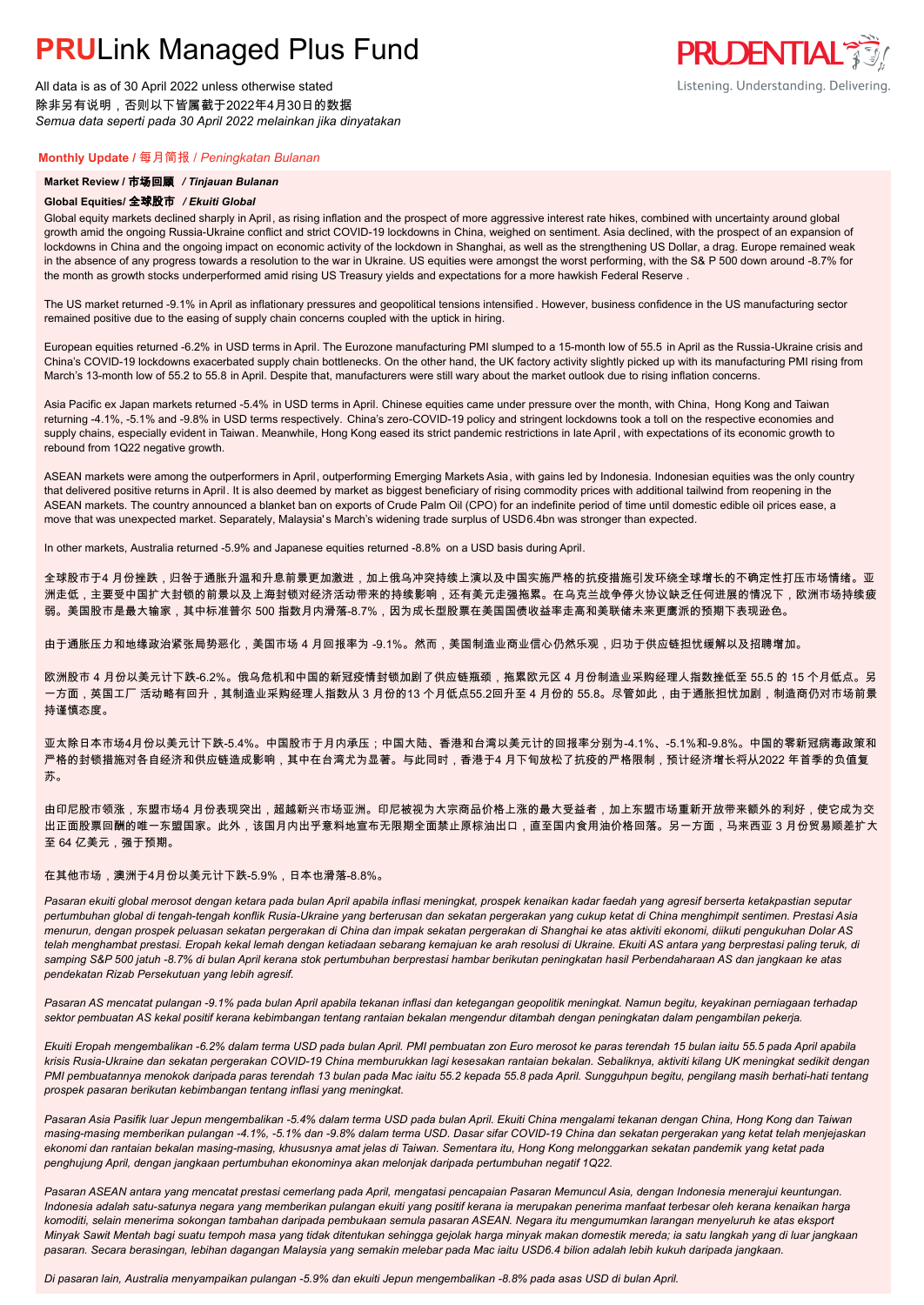All data is as of 30 April 2022 unless otherwise stated 除非另有说明,否则以下皆属截于2022年4月30日的数据 *Semua data seperti pada 30 April 2022 melainkan jika dinyatakan*



### **Malaysia Equities/** 大马股市 */ Ekuiti Malaysia*

Malaysian equity markets outperformed the Asia Pacific region , despite being a relatively quiet trading month in April with only USD 9.6 billion traded versus March's USD16.2 billion. Effective 1 April 2022, Malaysia moved towards endemic phase, lifting many travel restrictions. EPF's special withdrawal of up to RM10,000 was opened for applications early April, and within two weeks, saw approved applications of about RM40 billion, to be disbursed by the end of April. This will help drive consumption spending domestically, especially ahead of the Hari Raya festivities that began 2 May 2022. The conflict between Russia and Ukraine continued without a ceasefire being reached. Brent crude oil prices remained elevated at between USD100- 110/bbl, whilst crude palm oil prices trended higher to above RM7000/T. Foreign investors were net buyers of equity in April of RM0.8 billion, the fourth consecutive month of net inflows.

The FBMKLCI Index rose 13.07 points in April to close at 1,600.43 points, up 0.82%. The FBM Small Cap Index rose 2.94% for the month and outperformed the FRMKLCI Index

尽管交投相对淡静,马来西亚股市走势超越亚太区域;与3月份的162亿美元相比,4月份的成交量仅为96亿美元。大马自2022年4月1日起过渡至地方性流行病阶 段,并消除多项旅游限制。雇员公积金局一万令吉特别提款于4月初开放申请,批准的申请在两周内达到400亿令吉,并于4月底发放。这将有助于推动国内消费开

销,尤其是在开斋节庆祝活动于2022年5月2日展开的前夕。俄罗斯和乌克兰之间的冲突在无法达成停火协议下继续燃烧。布伦特原油价格维持在每桶100-110 美元之

间,原棕油价格则走高至每公吨7000 令吉以上。外资4 月份净买入8 亿令吉股票,是连续第四个月净流入马股。

富时隆综指4月份上涨13.07点或0.82%,以1,600.43点挂收。富马小资本指数月内走高2.94%,跑赢隆综指。

*Pasaran ekuiti Malaysia mengatasi prestasi rantau Asia Pasifik, walaupun April merupakan bulan dagangan yang agak lengang dengan hanya USD9.6 bilion didagangkan berbanding USD16.2 bilion di bulan Mac. Berkuat kuasa 1 April 2022, Malaysia menuju ke fasa endemik, menarik balik banyak sekatan perjalanan.*  Pengeluaran khas KWSP sehingga RM10,000 dibuka untuk permohonan di awal April, dan dalam tempoh dua minggu, kira-kira RM40 bilion permohonan diluluskan, *dan pembayaran akan dilepaskan pada akhir April. Ini akan membantu memacu perbelanjaan penggunaan dalam negara, terutamanya menjelang perayaan Hari Raya yang diraikan pada 2 Mei 2022. Konflik antara Rusia dan Ukraine yang masih berterusan tanpa persetujuan gencatan senjata dicapai. Harga minyak mentah Brent masih lagi meningkat antara USD100 hingga 110 setong manakala harga minyak sawit mentah meningkat kepada melebihi RM7000 setan. Pelabur asing adalah pembeli bersih ekuiti bernilai RM0.8 bilion, aliran masuk bersih bulan keempat berturut-turut.*

*Indeks FBMKLCI menokok 13.07 mata pada April lalu ditutup pada 1,600.43 mata, naik 0.82%. Indeks FBM Small Cap yang meningkat 2.94% di bulan tersebut turut mengatasi prestasi Indeks FBMKLCI.*

### **Malaysia Fixed Income/** 大马固定收入 */ Pendapatan Tetap Malaysia*

As widely expected, the Fed raised its federal funds rate by 50bps to 0.75%-1.00% at its May 2022 FOMC meeting and revealed its plan to shrink its balance sheet by USD47.5 billion per month starting Jun 2022 before doubling the amount to USD95 billion after three months. At his press conference, Fed Chair Powell acknowledged that inflation could remain substantially elevated and signalled more half-point hikes in the coming meetings although a 75bps hike has been ruled out for now. Powell also reiterated that the US economy is very strong and well positioned to handle the planned rate hikes, an indication that reining in inflation remains the Fed's immediate focus.

Malaysia transitioned into the endemic phase in Apr 2022 and is in talks with other countries for the recognition of Malaysia's Covid -19 vaccination and test certificates. Meanwhile, requirements for the wearing of face masks outdoors, scanning of MySejahtera and pre-departure and on-arrival tests for fully vaccinated travellers have been scrapped effective 1 May 2022. These developments coupled with the availability of antiviral drugs for the treatment of infected adults at high risk of developing severe symptoms will continue to support economic recovery. Meanwhile, World Bank lowered Malaysia's 2022 GDP growth forecast to 5.5% from 5.8% previously, while IMF revised its global and ASEAN-5 growth forecasts to 3.6% and 5.3% from 4.4% and 5.6% previously to reflect the direct impact of the Russia-Ukraine war on top of the impediments from the Omicron variant. The IMF also warned that the tightening in advanced economy could exert pressure on capital flows in emerging markets.

Malaysia's MGS curve moved significantly higher in the month of Apr 2022. The yields of the 3-year, 5-year, 10-year and 15-year MGS rose 31bps, 53bps, 53bps and 59bps respectively to close the month at 3.49%, 3.92%, 4.38% and 4.83% respectively. Similarly, yields of MGII ended higher with yields of the 3-year, 5-year, 10-year and 15-year MGII increasing 53bps, 55bps, 49bps and 52bps respectively to end the month at 3.48%, 4.05%, 4.41% and 4.82% respectively.

美联储联邦公开市场委员会(FOMC)如市场广泛预期般在2022年5月份会议将联邦基准利率上调50个基点至0.75%-1.00%区间。与此同时,美联储透露将从 2022 年 6 月开始每月缩减资产负债表475 亿美元,三个月后将翻倍至 950 亿美元。美联储主席鲍威尔在新闻发布会上承认通胀可能会继续大幅上升,并放话表示接下来的会 议将各加息50个基点,尽管目前已经排除了加息 75 个基点的可能性。鲍威尔还重申,美国经济非常强劲且能够很好地应对计划中的加息行动,表明控制通胀仍然是美 联储的当务之急。

马来西亚自2022年4月起过渡至地方性流行病阶段,同时正与其他国家就承认大马新冠肺炎疫苗接种和检测证书展开谈判。此外,自2022年5月1日起,民众在户外不 强制戴口罩、无需扫描My Sejahtera二维码以及已接种疫苗旅客出入境无需检测。除了这些发展,抗病毒药物可用于治疗有严重症状高风险感染的成年人等利好将继 续支持经济复苏。与此同时,世界银行将大马2022 年国内生产总值增长预测从此前的 5.8%下调至 5.5%。另外,国际货币基金组织将全球和东盟五国的增长预测从之 前的 4.4% 和 5.6%下调至 3.6% 和 5.3%,以反映Omicron变异体带来的逆风以外,俄乌战争的直接影响。该组织还警告说,发达经济体的经济紧缩可能会对新兴市场 的资本流动构成压力。

大马政府债券收益率曲线于2022年4月走高。3年、5年、10年和15年大马政府债券收益率分别上涨31、53、53和59个基点,以3.49%、3.92%、4.38%和4.83%结束 当月的交易。与此同时,大马政府投资票据收益率也扬升,3年、5年、10年和15年大马政府投资票据分别走高53、55、49和52个基 点,以3.48%、4.05%、4.41%和4.82%挂收。

*Seperti yang dijangkakan secara meluas, Fed menaikkan kadar dana persekutuannya sebanyak 50 mata asas kepada 0.75% hingga 1.00% semasa mesyuarat FOMC Mei 2022 dan mendedahkan rancangannya untuk mengecilkan kunci kira-kira sebanyak USD47.5 bilion sebulan bermula Jun 2022 sebelum menggandakan jumlah tersebut kepada USD95 bilion selepas tiga bulan. Sewaktu sidang akhbarnya, Pengerusi Fed, Powell mengakui bahawa inflasi boleh terus meningkat dengan ketara dan mengisyaratkan kenaikan lebih dari separuh mata dalam mesyuarat akan datang walaupun kenaikan 75 mata asas telah ditolak buat masa ini. Powell juga menegaskan bahawa ekonomi AS sangat kukuh dan berada pada kedudukan yang baik untuk mengendalikan kenaikan kadar yang dirancang, satu petunjuk bahawa mengekang inflasi kekal sebagai tumpuan serta merta Fed.*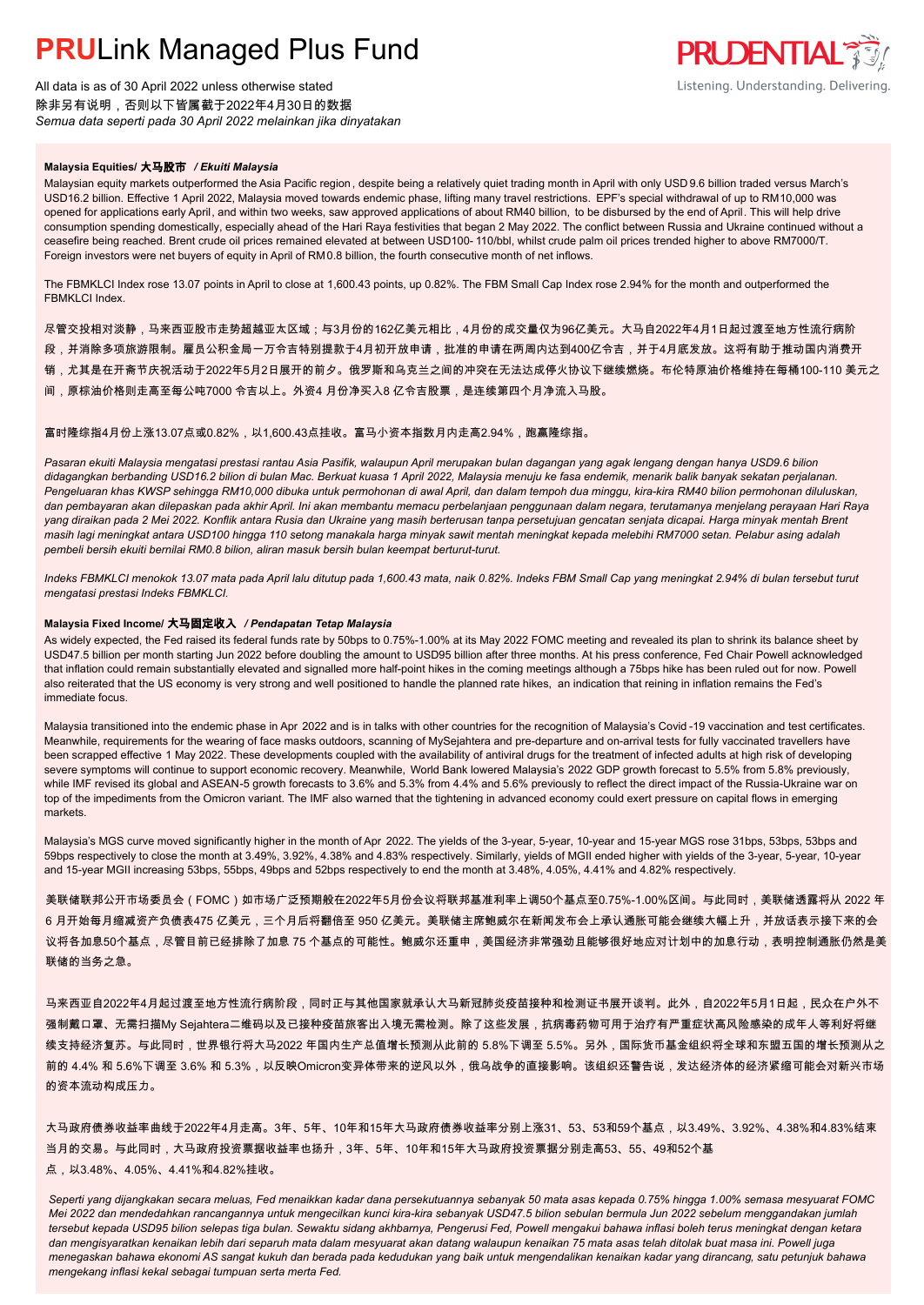

All data is as of 30 April 2022 unless otherwise stated 除非另有说明,否则以下皆属截于2022年4月30日的数据 *Semua data seperti pada 30 April 2022 melainkan jika dinyatakan*

*Malaysia beralih ke fasa endemik pada April 2022 dan sedang berbincang dengan negara lain untuk pengiktirafan sijil ujian dan vaksinasi Covid-19 Malaysia. Sementara itu, keperluan untuk memakai pelitup muka di luar rumah, pengimbasan MySejahtera dan ujian sebelum berlepas dan semasa ketibaan ke atas pengembara yang lengkap divaksin telah dibatalkan berkuat kuasa 1 Mei 2022. Perkembangan ini ditambah dengan ketersediaan ubat antivirus bagi rawatan orang dewasa yang dijangkiti dan yang berisiko tinggi mengalami gejala teruk akan terus menyokong pemulihan ekonomi. Sementara itu, Bank Dunia menurunkan unjuran pertumbuhan KDNK Malaysia 2022 kepada 5.5% daripada 5.8% sebelum ini, manakala IMF menyemak semula unjuran pertumbuhan global daripada 3.6% kepada 4.4% dan ASEAN-5 daripada 5.3% kepada 5.6% untuk mencerminkan impak langsung Perang Ukraine-Rusia di samping halangan berikutan varian Omicron. IMF juga memberi amaran bahawa pengetatan melibatkan ekonomi maju boleh memberi tekanan kepada aliran modal dalam pasaran memuncul.*

*Keluk MGS Malaysia bergerak lebih tinggi dengan ketara pada bulan April 2022. Hasil MGS 3 tahun, 5 tahun, 10 tahun dan 15 tahun masing-masing meningkat 31 mata asas, 53 mata asas, 53 mata asas dan 59 mata asas lalu menutup bulan dagangan pada 3.49%, 3.92%, 4.38% dan 4.83%. Begitu juga, hasil MGII berakhir lebih tinggi dengan hasil MGII 3 tahun, 5 tahun, 10 tahun dan 15 tahun masing-masing meningkat 53 mata asas, 55 mata asas, 49 mata asas dan 52 mata asas lalu mengakhiri bulan dagangan pada 3.48%, 4.05%, 4.41% dan 4.82%.*

### **Market Outlook /** 市场展望 */ Gambaran Bulanan*

### **Global Equities/** 全球股市 */ Ekuiti Global*

Market volatility is likely to persist in the near term as concerns around global growth slowdown and still elevated inflation levels remain. We are mindful that the crisis<br>in Ukraine has not completely stabilized yet whi hawkish stance, we view that the likely rate hikes this year has been well priced in by the market, which may thus cap further disorderly rises in US interest rates from current level.

Control of the pandemic and vaccine roll-out are well underway in many markets, with border re-openings expected to boost global tourism and service-related sectors.<br>There are also fears that corporate earnings have peaked diversification in Equities is suggested.

Global share prices have been volatile with uncertainties around the conflict between Russia and Ukraine as well as rising concerns around stagflation given disruption<br>in the oil and broader commodities supply chains. Ther drivers of global volatility.

市场料继续在短期内波动,归咎于全球增长放缓和通胀水平仍然居高不下的顾虑困扰。我们留意到,乌克兰危机尚未完全稳定下来之际,中国新冠疫情清零政策继续 限制国内经济增长,进而打击全球整体增长。大宗商品价格已大幅攀升,但仅可能会在需求因素开始减弱时见顶。各国央行或在通胀保持高企下维持鹰派基调。在基 数效应较高的情况下,通胀率可能会放缓。通货膨胀压力居高不下或使美联储保持鹰派立场,但我们认为,市场已经充分消化今年可能升息的因素,并料限制美国利 率从当前水平无次序地进一步上升。

许多市场的大流行控制和疫苗推广工作正顺利进行,边境重新开放预计将提振全球旅游业和服务相关行业。另外投资者还担心企业盈利已经见顶,同时全球增长正放 缓。这种喜忧参半的情况显示,市场短期内料继续波动;因此建议多元化股票投资。

全球股价走势波动;俄罗斯和乌克兰之间的冲突存在不确定性,以及石油和更广泛大宗商品供应链中断加剧了市场对滞胀的担忧。市场的行为因素也出现了逆转,例 如价值和股息收益率因素在经历了数年的低迷走势后反弹。尽管亚洲股票估值相对于其他区域市场仍然低廉,我们依然关注驱动全球波动的美联储利率政策,以及美 中关系和商品与物品通胀的紧张局势带来的影响。

*Volatiliti pasaran berkemungkinan akan berterusan dalam tempoh terdekat berikutan kebimbangan mengenai kelembapan pertumbuhan global dan tahap inflasi yang meninggi masih kekal. Kami sedar bahawa krisis di Ukraine masih belum stabil sepenuhnya manakala dasar sifar Covid China terus mengekang pertumbuhan ekonomi domestiknya, dan seterusnya pertumbuhan global secara keseluruhan. Harga komoditi telah meningkat dengan ketara tetapi mungkin akan memuncak apabila faktor sampingan permintaan mula berkurangan. Bank pusat mungkin akan mengekalkan nada agresif jika inflasi kekal pada tahap yang tinggi. Kadar inflasi berkemungkinan akan menyederhana disebabkan kesan asas yang lebih tinggi. Walaupun tekanan inflasi yang tinggi berkemungkinan mengekalkan Fed berpendirian agresif, kami berpandangan bahawa kemungkinan kenaikan kadar tahun ini telah difaktorhargakan dengan baik oleh pasaran, yang mungkin boleh membataskan kenaikan kadar faedah AS yang tidak teratur daripada paras semasa.*

*Kawalan ke atas pandemik dan pelancaran vaksin sedang giat dijalankan di banyak pasaran, dengan pembukaan semula sempadan dijangka akan menggalakkan pelancongan global dan sektor berkaitan perkhidmatan. Terdapat juga kebimbangan bahawa pendapatan korporat telah mencapai puncak dan pertumbuhan memperlahan di peringkat global. Gambaran yang bercampur-campur ini menandakan keadaan bergelombang dalam jangka pendek dan faktor kepelbagaian dalam Ekuiti adalah dicadangkan.*

*Harga saham global tidak menentu lantaran ketaktentuan seputar konflik antara Rusia dan Ukraine serta kebimbangan yang semakin meningkat mengenai stagflasi berikutan gangguan rantaian bekalan minyak dan komoditi yang lebih meluas. Terdapat juga pembalikan gelagat faktor dalam pasaran, dengan faktor Nilai dan Hasil Dividen, contohnya, melantun semula selepas bertahan dengan prestasi hambar selama beberapa tahun. Meskipun penilaian ekuiti Asia kekal murah berbanding pasaran serantau yang lain, kami tetap menyedari impak dasar kadar faedah Rizab Persekutuan AS, bersekali dengan ketegangan seputar hubungan AS-China dan inflasi komoditi dan barangan yang memacu volatiliti di peringkat global. Meskipun penilaian ekuiti Asia kekal murah berbanding pasaran serantau yang lain, beserta ketegangan melingkari hubungan AS-China serta inflasi komoditi dan barangan yang memacu volatiliti peringkat global.*

### **Malaysia Equities/** 大马股市 */ Ekuiti Malaysia*

Two months into the Russia/Ukraine conflict, a resolution towards a ceasefire has yet to be achieved. As such commodity prices are likely to remain higher for longer. Other global risks to contend with could include higher inflationary pressures resulting in the US Federal Reserve hiking rates faster and more aggressively. Nevertheless, as Malaysia moves towards endemic phase post 1 April 2022, the reopening will help support the recovery. The PM announced effective 1 May 2022 further relaxations of restrictions such as allowing the option not to wear a mask outdoors, no requirement to check-in with MySejahtera, social distancing no longer required, and fully vaccinated travelers will no longer need to do a Covid-19 test before departing Malaysia and upon arrival, and Covid-19 insurance is no longer needed for all travelers entering Malaysia. The success of the BN party in the recent Johor State Elections will fuel speculations that GE15 may be called after July 2022. A convincing win by any party will be a positive factor towards a more stable government and policy making . Whilst there are many potential headwinds on the horizon, any correction in the market would provide a good opportunity to accumulate fundamentally strong stocks.

俄罗斯与乌克兰爆发冲突两个月后尚未达成停火协议。因此,大宗商品价格可能会在更长时间内保持高位。 其他需要应对的全球风险还包括通胀压力走高使美联储更 快、更激进地加息。尽管如此,大马自2022年4月1日起过渡至地方性流行病阶段,经济重新开放将有助于支撑经济复苏。首相宣布自2022年5月 1日起进一步放宽限 制,包括允许民众选择在户外不戴口罩、无需透过My Sejahtera打卡所在地、不再需要保持社交距离,同时取消完全接种疫苗旅客离开大马之前和抵达时的测试,以 及所有入境大马的旅客无需再投保冠病保险。另一方面,国阵在最近的柔佛州选举中获得胜利使市场猜测,第 15 届全国大选可能在 2022 年 7 月之后召开。任何一方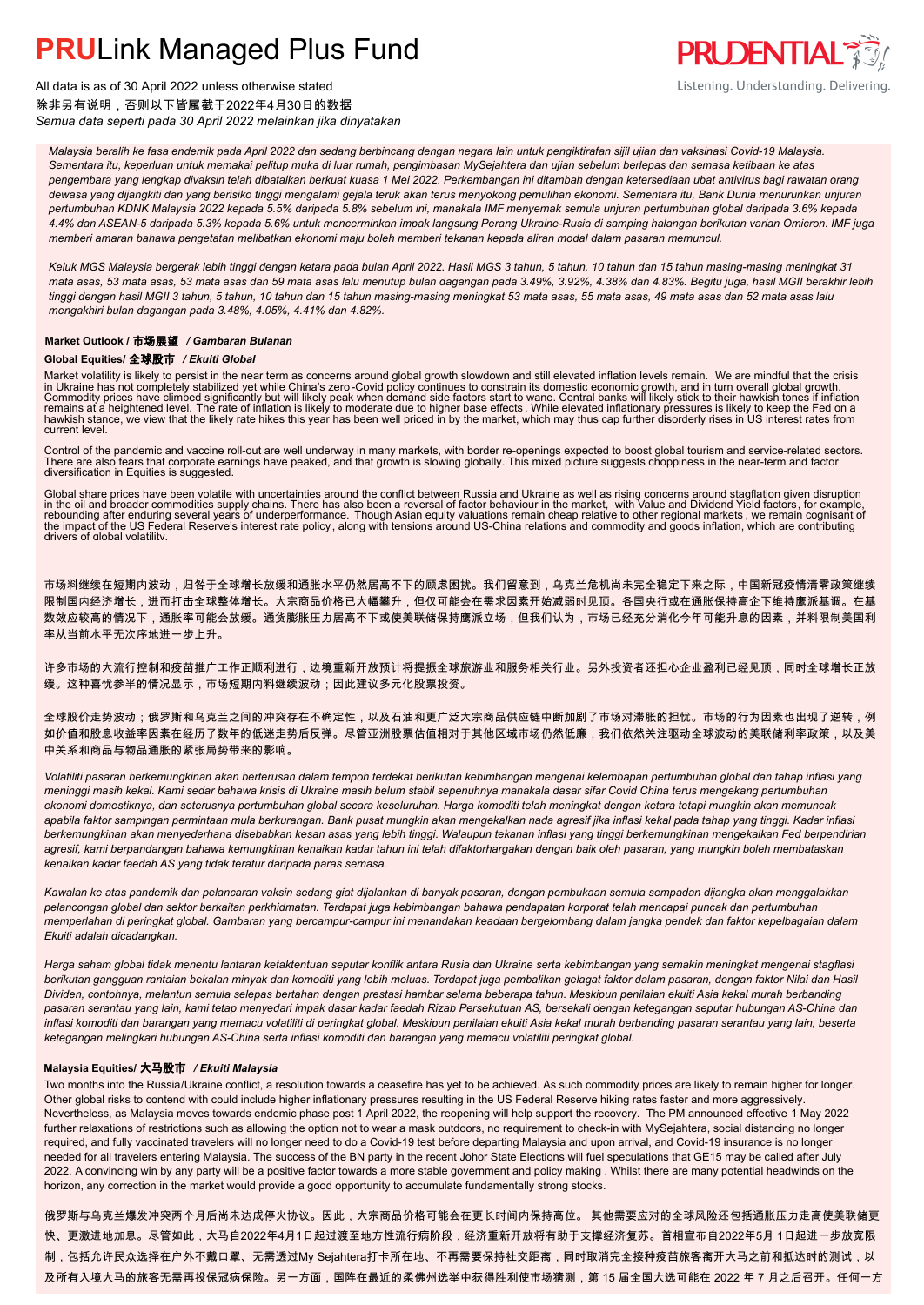All data is as of 30 April 2022 unless otherwise stated 除非另有说明,否则以下皆属截于2022年4月30日的数据 *Semua data seperti pada 30 April 2022 melainkan jika dinyatakan*

### **PRUDENTIAL** Listening. Understanding. Delivering.

令人信服的胜利都将是积极因素,因为这将带来一个更稳定的政府和政策制定。尽管许多潜在的不利因素目前充斥市场,任何调整都将是积累基本面强劲的股票的良 机。

*Konflik Rusia/Ukraine telah berlalu dua bulan namun resolusi ke arah gencatan senjata masih belum dicapai. Oleh itu, harga komoditi berkemungkinan kekal tinggi bagi tempoh yang lebih lama. Risiko global lain yang mungkin perlu dihadapi termasuk tekanan inflasi lebih tinggi yang menyebabkan kadar kenaikan Rizab Persekutuan AS lebih cepat lagi agresif. Namun begitu, apabila Malaysia menuju ke fasa endemik selepas 1 April 2022, pembukaan semula sempadan akan membantu menyokong pemulihan. PM mengumumkan berkuat kuasa 1 Mei 2022 lanjutan pelonggaran sekatan seperti membenarkan pilihan untuk tidak memakai pelitup muka di luar rumah, tiada keperluan untuk mendaftar masuk dengan MySejahtera, penjarakan sosial tidak lagi diperlukan, dan pengembara yang telah lengkap divaksin tidak perlu melakukan Ujian Covid-19 samada sebelum berlepas dari Malaysia dan semasa ketibaan, serta insurans Covid-19 ke atas semua pelancong yang memasuki Malaysia tidak lagi diperlukan. Kejayaan parti BN dalam Pilihan Raya Negeri Johor baru-baru ini akan memarakkan spekulasi bahawa PRU15 mungkin diadakan selepas Julai 2022. Kemenangan yang meyakinkan diraih oleh mana-mana parti akan menjadi faktor positif ke arah pembentukan kerajaan dan dasar yang lebih stabil. Walaupun mungkin terdapat banyak halangan, sebarang pembetulan pasaran akan memberikan peluang yang baik untuk mengumpul stok yang secara asasnya kukuh.*

### **Malaysia Fixed Income/** 大马固定收入 */ Pendapatan Tetap Malaysia*

Malaysia's Mar 2022 headline inflation rate came in unchanged at 2.2% YoY as higher Food & Non-Alcoholic Beverages (+4.0% YoY) and Transportation (+2.6% YoY) inflations were partially offset by a softer growth in Housing , Water, Electricity, Gas and Other Fuels (+0.9% YoY) prices. Having said that, core inflation accelerated further to 2.0% YoY (Feb 2022: +1.8% YoY), a reflection of the broadening increase in prices of goods and services. Overall inflationary risk remains tilted to the upside although the government's commitment to ensure price stability of basic necessities could help mitigate some pressure . For 2022, full year inflation is expected to remain modest, coming in within BNM's forecast of 2.2% to 3.2%.

Markets across the globe remained highly volatile in Apr 2022, driven predominantly by higher rate hike expectations across developed markets and the ongoing geopolitical conflicts. We note that the concern over tighter global financial conditions has started to be reflected in the FX weakness and volatility in emerging economies, exerting pressure on central banks to re-assess their monetary policy stance. In Malaysia, the sovereign yield curve shifted much higher in the month of Apr 2022 despite inflationary pressure staying relatively muted thus far. In the near term, volatilities in the global market are expected to persist as sentiments continue to be weighed by concerns on global growth outlook and inflation outlook on the back of the on-going Russia-Ukraine war and China's strict Covid-19 containment measures. For 2022, we believe the main themes surrounding the Malaysian bond market are Malaysia's economic growth , inflationary pressures and monetary policy normalization, potential general elections as well as the supply-demand dynamics.

There will be three auctions in the month of May 2022, the new 30Y MGII 05/52, the re-opening of the 10-year MGS 07/32 and the re-opening of the 3-year MGII 10/25. While there is still ample liquidity in the system, the outcome of these auctions is likely to be influenced by prevailing market sentiment. On the corporate front, we expect mixed demand for corporate bonds as investors continue to be selective in their investments.

马来西亚2022年3月总体通货膨胀率按年保持不变在2.2%。食品与非酒精饮料和运输走高,按年分别起+4.0%和+2.6%;但住房、水、电、天然气和其他燃料价格(按 年+0.9%)增长放缓部分抵消了其他类别走高带来的影响。尽管如此,核心通货膨胀按年进一步加速到2.0%,比较2022年2月的是按年+1.8%;反映商品和服务价格广 泛上涨。虽然政府承诺确保基本必需品价格稳定或有助于缓解一些压力,总体通胀风险仍倾向于走高。2022 年全年通胀预计保持温和,处于国行预测的 2.2% 至 3.2% 范围内。

2022 年 4月,全球市场走势依然如过山车般波动,主要由发达市场的升息预期升温和持续的地缘政治冲突驱动。我们注意到,市场对全球金融状况趋紧的担忧已开始 反映在新兴经济体疲软和波动的外汇走势上,并为各国央行重新评估货币政策立场带来了压力。在马来西亚,尽管通胀压力迄今相对温和,主权收益率曲线于2022 年 4 月进一步走高。短期内,持续上演的俄乌战争和中国实施的严格Covid-19 遏制措施对全球增长和通胀前景带来的担忧继续打压市场情绪;在此情景下,全球市场预 计将持续波动。2022 年,我们认为围绕马来西亚债券市场的主要主题包括大马经济增长、通胀压力和货币政策正常化、潜在的全国大选以及供需动态。

2022年5月将有三项招标,包括30年期大马政府投资票据05/52的全新发行、10年期大马政府债券07/32以及3年期大马政府投资票据10/25的增额发行。尽管系统中仍 有充裕的流动性,这些招标的结果料将取决于当前的市场情绪。企业债券方面,我们预料市场对企业债券的需求将参差不齐,因为投资者继续在投资方面保持选择 性。

*Kadar inflasi utama Mac 2022 Malaysia tidak berubah pada 2.2% YoY apabila angka inflasi Makanan & Minuman Bukan Beralkohol (+4.0% YoY) dan Pengangkutan (+2.6% YoY) yang lebih tinggi telah diimbangi sebahagiannya oleh pertumbuhan yang lebih perlahan dalam Perumahan, Air, Elektrik, Harga Gas dan Bahan Api Lain (+0.9% YoY). Namun begitu, inflasi teras terus meningkat kepada 2.0% YoY (Feb 2022: +1.8% YoY), mencerminkan peningkatan harga barangan dan perkhidmatan yang meluas. Keseluruhan risiko inflasi kekal meningkat walaupun komitmen kerajaan untuk memastikan kestabilan harga barang keperluan asas dapat membantu mengurangkan tekanan. Bagi 2022, inflasi setahun penuh dijangka kekal sederhana, berada dalam unjuran BNM sebanyak 2.2% hingga 3.2%.*

*Pasaran di seluruh dunia masih lagi sangat tidak menentu pada April 2022, didorong terutamanya oleh jangkaan kenaikan kadar yang lebih tinggi di seluruh pasaran maju dan konflik geopolitik yang berterusan. Kami menyedari bahawa kebimbangan terhadap keadaan kewangan global yang lebih ketat telah mula dicerminkan oleh kelemahan pertukaran asing (FX) dan volatiliti ekonomi memuncul, lalu memberikan tekanan kepada bank pusat untuk menilai semula pendirian dasar monetari. Di Malaysia, keluk hasil kerajaan berubah lebih tinggi pada bulan April 2022 walaupun tekanan inflasi secara relatifnya tidak berubah setakat ini. Dalam jangka terdekat, volatiliti pasaran global dijangka akan berterusan kerana sentimen terus ditekan oleh kebimbangan terhadap prospek pertumbuhan global dan prospek inflasi dilatari perang Rusia-Ukraine yang berlanjutan dan langkah-langkah pembendungan Covid-19 yang ketat oleh China. Bagi tahun 2022, kami percaya tema utama yang menyelubungi pasaran bon Malaysia ialah pertumbuhan ekonomi Malaysia, tekanan inflasi dan penormalan dasar monetari, kemungkinan berlangsungnya pilihan raya umum serta dinamik penawaran-permintaan.*

*Terdapat tiga lelongan pada bulan Mei 2022, MGII baharu 30 tahun 05/52, pembukaan semula MGS 10 tahun 07/32 dan pembukaan semula MGII 3 tahun 10/25. Walaupun kecairan dalam sistem masih lebih dari mencukupi, hasil lelongan tersebut mungkin dipengaruhi oleh sentimen pasaran semasa. Meninjau korporat, kami menjangkakan permintaan ke atas bon korporat bercampur-campur kerana pelabur terus selektif dengan pelaburan mereka.*

### **Fund Review & Strategy /** 基金表现评论与投资策略 */ Tinjauan dan Strategi Dana*

The Fund returned -1.88% for the month, underperforming the benchmark return of -1.44% by 0.44%. Year-to-date, the Fund returned -3.03%, underperforming the *.*benchmark return of -2.07% by 0.96%.

For the month under review, the Fund's underperformance was mainly due to security selection effect of underlying bond fund attributed to the significantly higher in bond yields across all tenors. Markets across the globe remained highly volatile in April 2022, driven predominantly by higher rate hike expectations across developed